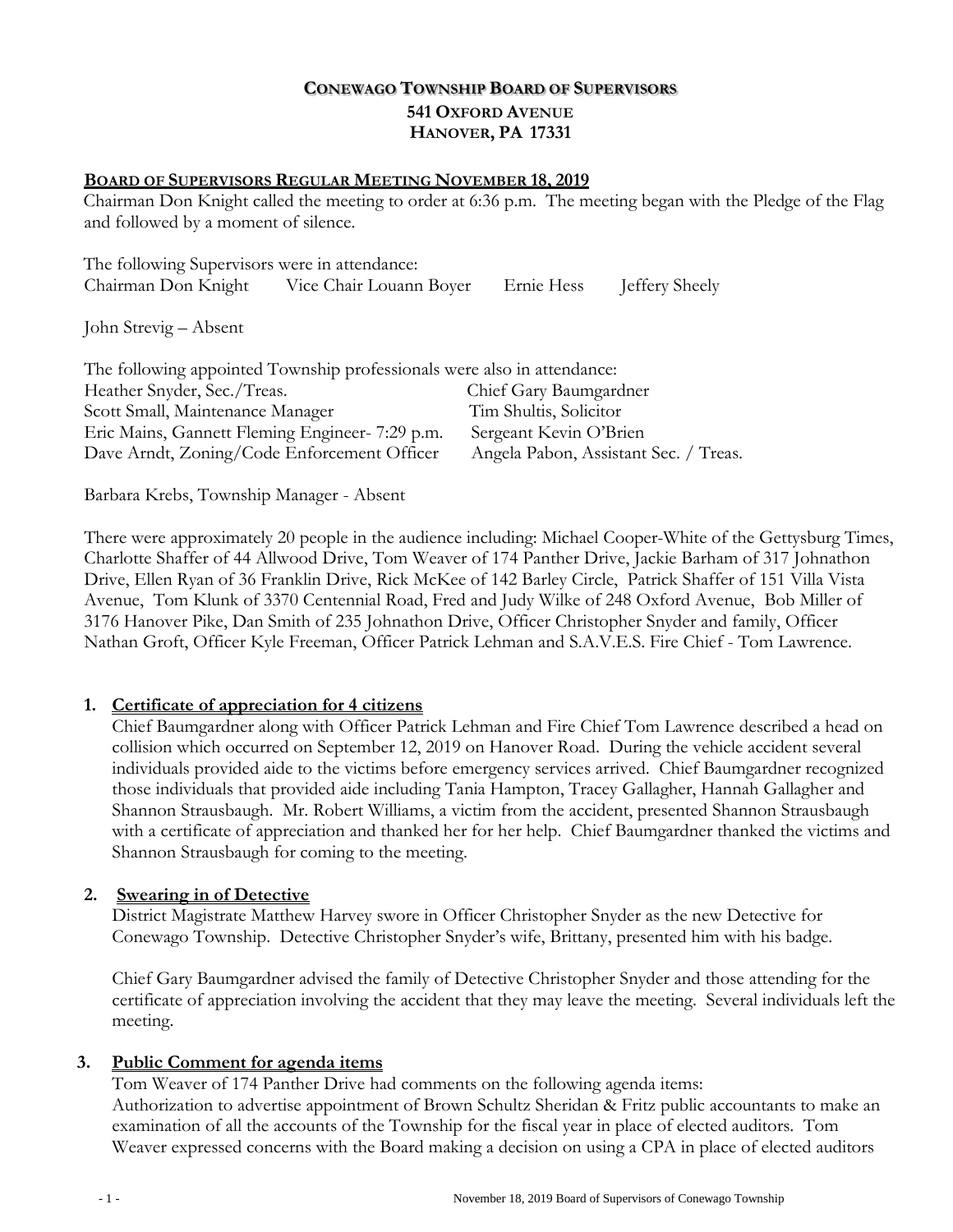without having the certified results from the election board and therefore suggested the decision be deferred to the new Board.

Tom Weaver also had concerns with proposed Ordinance 2019-F, Amending Management Policies and Bylaws. He expressed concern with the verbiage in Ordinance 2019-F indicating that all departments report to the manager. He indicated that he thinks the police should report directly to the Board rather than the Manager. He also addressed the verbiage in Ordinance 2019-F stating the preference would be for the Manager to have an Engineering background. He stated he would argue the Manager should have a Public Admin or Government background. He felt as though this proposed Ordinance 2019-F should be tabled until the Reorganizational meeting for the new Board.

He also suggested no action be taken on the Klunk Farm concept plan, 2 waiver request, for Section 135- 36.G.

Tom Weaver asked whether an individual would be able to appeal the decision of the Board regarding the recent rezoning of properties. Tim Shultis, Solicitor, advised he would not answer the question because it was a legal issue and he cannot give legal advice to someone he does not represent.

Charlotte Shaffer of 44 Allwood Drive commented on agenda item Ordinance 2019-F, Amending Management Policies and Bylaws. She expressed that she does not agree with delegating the powers and control of the Police Department to the Manager.

Charlotte Shaffer also informed the Board that she requested Chief Baumgardner investigate a Police Officer that was alleged to have said derogatory things about another officer.

Ellen Ryan of 36 Franklin Drive commented on Public comment for agenda items. She requested all agendas be on the website before the meeting. She suggested, to formalize the meeting more, filling out cards for public comment. She also suggested to add public comment while discussing each item so it is not at the beginning or the end of the meeting.

# **4. Holding Tank Ordinance Hearing**

Chairman Don Knight opened the hearing at 6:55 p.m. for the Ordinance 2019-E, Holding Tank Ordinance. Tim Shultis, Solicitor, explained Ordinance 2019-E which establishes and permits holding tanks and retaining tanks under certain circumstances. He advised the Ordinance has been properly advertised and noticed and is ready for decision. Tim Shultis, Solicitor, asked if there was any public comment regarding this Ordinance.

Tom Weaver of 174 Panther Drive asked to whose standard Ordinance 2019-E was written. Tim Shultis, Solicitor, answered DEP.

Fred Wilke of 248 Oxford Avenue asked for an explanation of Ordinance 2019-E. Tim Shultis, Solicitor, explained the Ordinance.

Supervisor Ernie Hess made a motion to adopt Ordinance 2019-E, an Ordinance permitting and establishing regulations for holding tanks and retaining tanks seconded by Supervisor Jeffery Sheely. Vote 4-0

The hearing was closed at 6:58 p.m.

### **5. MINUTES**

Supervisor Jeffery Sheely made a motion to approve the October 8, 2019 special meeting minutes, seconded by Supervisor Ernie Hess. Vote 4-0

Vice Chair Louann Boyer made a motion to approve the October 21, 2019 Workshop and Regular meeting minutes, seconded by Supervisor Ernie Hess. Vote 4-0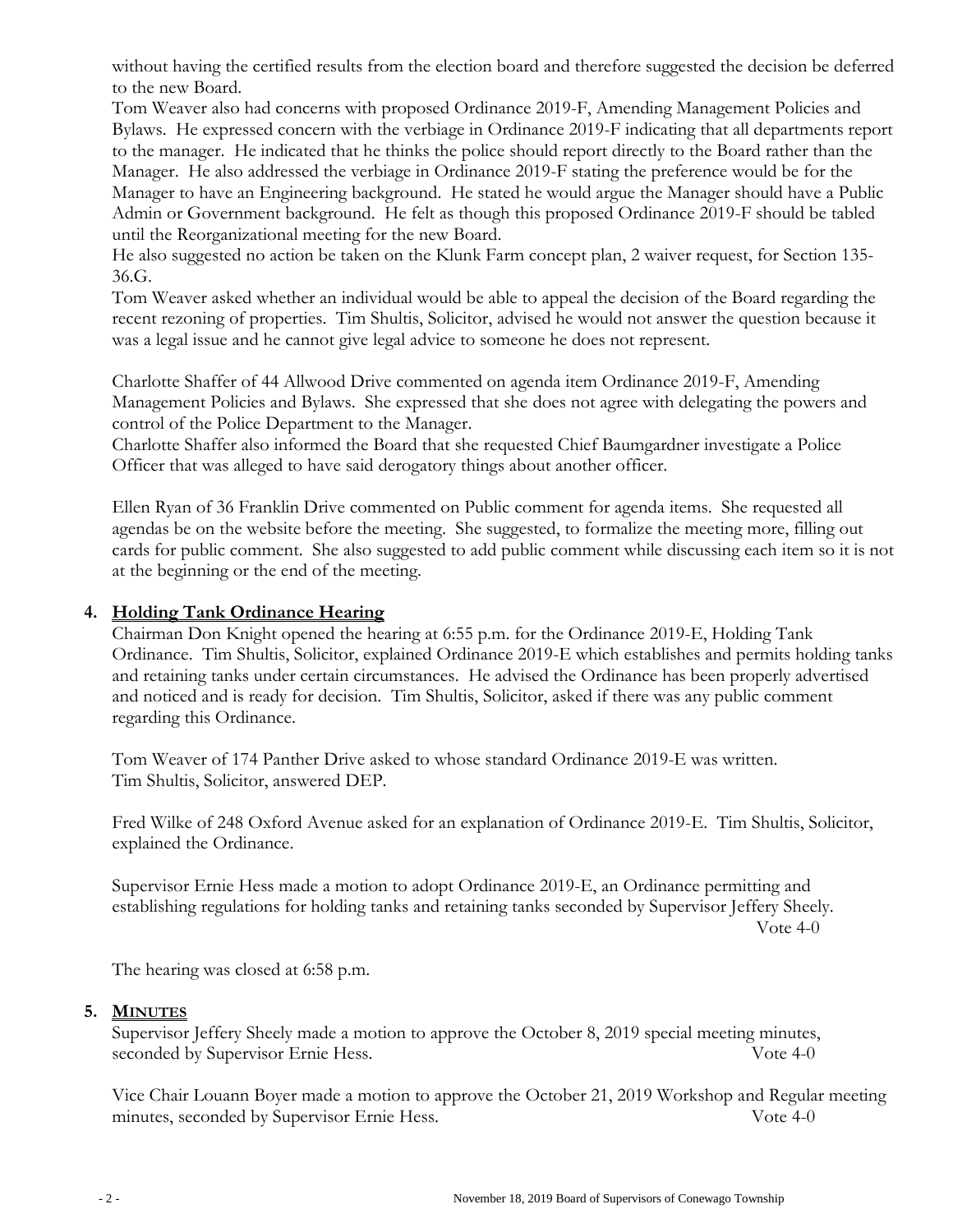### **6. COMMUNICATIONS AND INTERACTIONS**

The SAVES October report was enclosed in the packet for review. Chairman Don Knight advised that during the month of October SAVES responded to 7 Fire and Rescue calls (21%) and 39 EMS (31%) for a total response of 46 calls (29%) in the Township.

Thank you letters were received from the VNA, Rabbit Transit, Hanover YWCA Safe Home and Kids Come First on recent 2019 donations.

# **7. REPORT FROM COMMITTEES/SUPERVISOR'S COMMENTS**

Vice Chair Louann Boyer expressed her appreciation toward the residents who voted for her during the last election and trusted in her.

#### **Administration**

Vice Chair Louann Boyer made a motion to authorize the requested education reimbursement for Officer Groft in the amount of \$1,677.00 seconded by Supervisor Jeffery Sheely. Vote 4-0

#### **Recreation / Stormwater**

 Vice Chair Louann Boyer gave a summary on the Recreation and Stormwater grants. Vice Chair Louann Boyer advised we have been awarded \$237,000.00 in grants for Recreation. She also advised we have been awarded \$198,809.00 in grants for Stormwater and are currently applying for a \$1.2 million grant, to daylight the stream at Plum Creek Park, from Army Corps of Engineers.

#### **Agricultural Preservation**

Nothing new to report.

#### **Public Safety**

Nothing new to report.

#### **Pension**

Vice Chair Louann Boyer made a motion to approve Resolution 2019-V, revising the non-uniformed pension plan employer contribution from 8% to 10% seconded by Supervisor Ernie Hess.

Vote 4-0

 Chairman Don Knight made a motion to approve Resolution 2019-W, non-uniformed MMO amendment replacing Resolution 2019-O seconded by Supervisor Ernie Hess.

Vote 4-0

Supervisor Ernie Hess made a motion to approve Resolution 2019-X, uniformed MMO amendment replacing 2019-P seconded by Supervisor Jeffery Sheely. Vice Chair Louann Boyer abstained from vote. Vote 3-0

#### **Planning Commission**

Supervisor Jeffery Sheely advised this will be covered under Dave Arndt, Zoning/Code Enforcement Officer's report.

### **Roads**

Supervisor Jeffery Sheely made a motion to authorize the purchase of a new mower seconded by Vice Chair Louann Boyer. Discussion: Supervisor Ernie Hess advised the mower will have attachments including a heavy duty attachment for Stormwater ponds, snowblower and others. A 2003 Ford Dump truck and a 2014 Dodge Charger were sold totaling \$39,900.00. The new mower will cost \$41,564.25. The difference for the new mower will be \$1,664.25.

Vote 4-0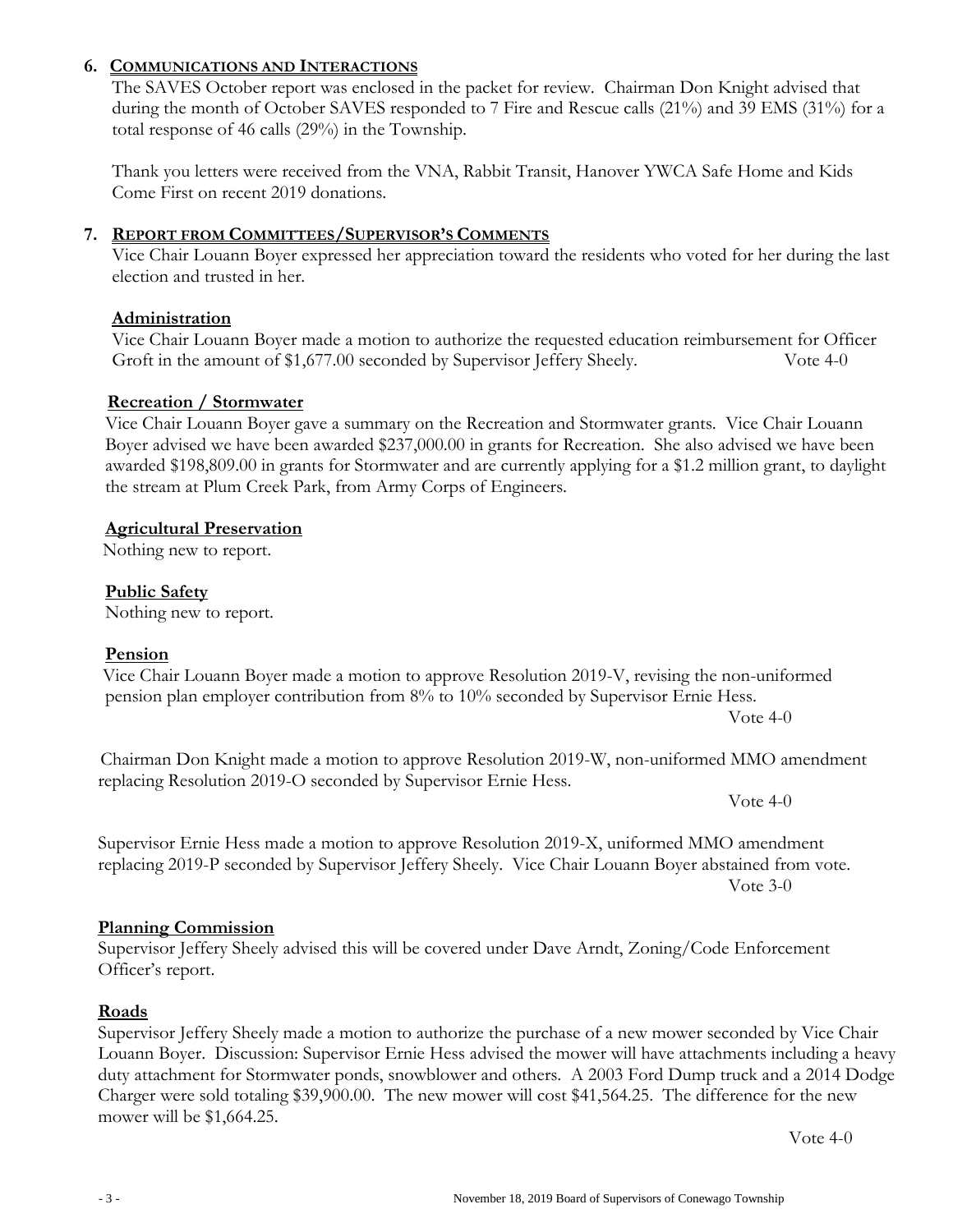### **8. REPORT FROM SECRETARY-TREASURER**

Supervisor Ernie Hess made a motion to approve the Secretary/Treasurer's Report, seconded by Supervisor Jeffery Sheely. Vote 4-0

Supervisor Jeffery Sheely made a motion to approve payment of the prepaid bills and all invoices noted on the report for October 18, 2019 – November 14, 2019, seconded by Supervisor Ernie Hess. Vote 4-0

### **9. REPORTS FROM DEPARTMENTS**

#### **Police**

The Police Department's October report was enclosed in the packet for review.

Chief Baumgardner advised the Drug Take Back occurred on Saturday, October 26, 2019 and it was a success. In addition to the five boxes that were collected by the Township, the Police Department also delivered Drug Take Back collections from Biglerville, Littlestown, Eastern Adams Regional and McSherrystown Boroughs to the DA in Harrisburg.

Chief Baumgardner advised the fall Precison firearms qualification has been completed and everyone did fine. MPOETC standard is a 70% but the Township requires shooting at an 80%.

Officer Grim and Officer Freeman received recognition for responding to the flooding on Third Street caused by blocked stormdrains during a rain storm.

#### **Township Solicitor Shultis**

Supervisor Ernie Hess made a motion to forward the most recent language regarding the Zoning Ordinance Amendment on setbacks to the Adams County Office of Planning and Development and the Township's Planning Commission for review and comment seconded by Supervisor Jeffery Sheely. Vote 4-0

Supervisor Jeffery Sheely made a motion to advertise the intent to appoint a certified public or competent accountant or a firm of certified or competent public accountants to replace the elected auditors seconded by Supervisor Ernie Hess. Vice Chair Louann Boyer opposed. Vote 3-1

Supervisor Jeffery Sheely made a motion to advertise Ordinance 2019-F, an Ordinance amending Ordinance 1989-Z and Ordinance 2002-N relating to the Conewago Township Manager for consideration at the next regular meeting seconded by Supervisor Ernie Hess. Vote 4-0

#### **Township Manager**

Heather Snyder, Secretary/Treasurer advised the staff report is included in the packet for review.

### **Township Engineer (Eric Mains, Gannett Fleming, Inc.)**

Eric Mains, Township Engineer, gave a review of his Engineer's Report for October.

DEP has accepted the revised Blettner Basin Scope.

Eric Mains, Township Engineer, advised he will be meeting with the Army Corps of Engineers this week to discuss potential funding for Plum Creek Park.

#### **10. CODE ENFORCEMENT**

The activity summary from Zoning/Code Enforcement Officer, Dave Arndt, dated November 13, 2019, was enclosed in the packet for review.

Electronic recycling for Township residents will occur December 12, 2019 from 11:30 a.m. to 2:30 p.m. at the Conewago Township Building.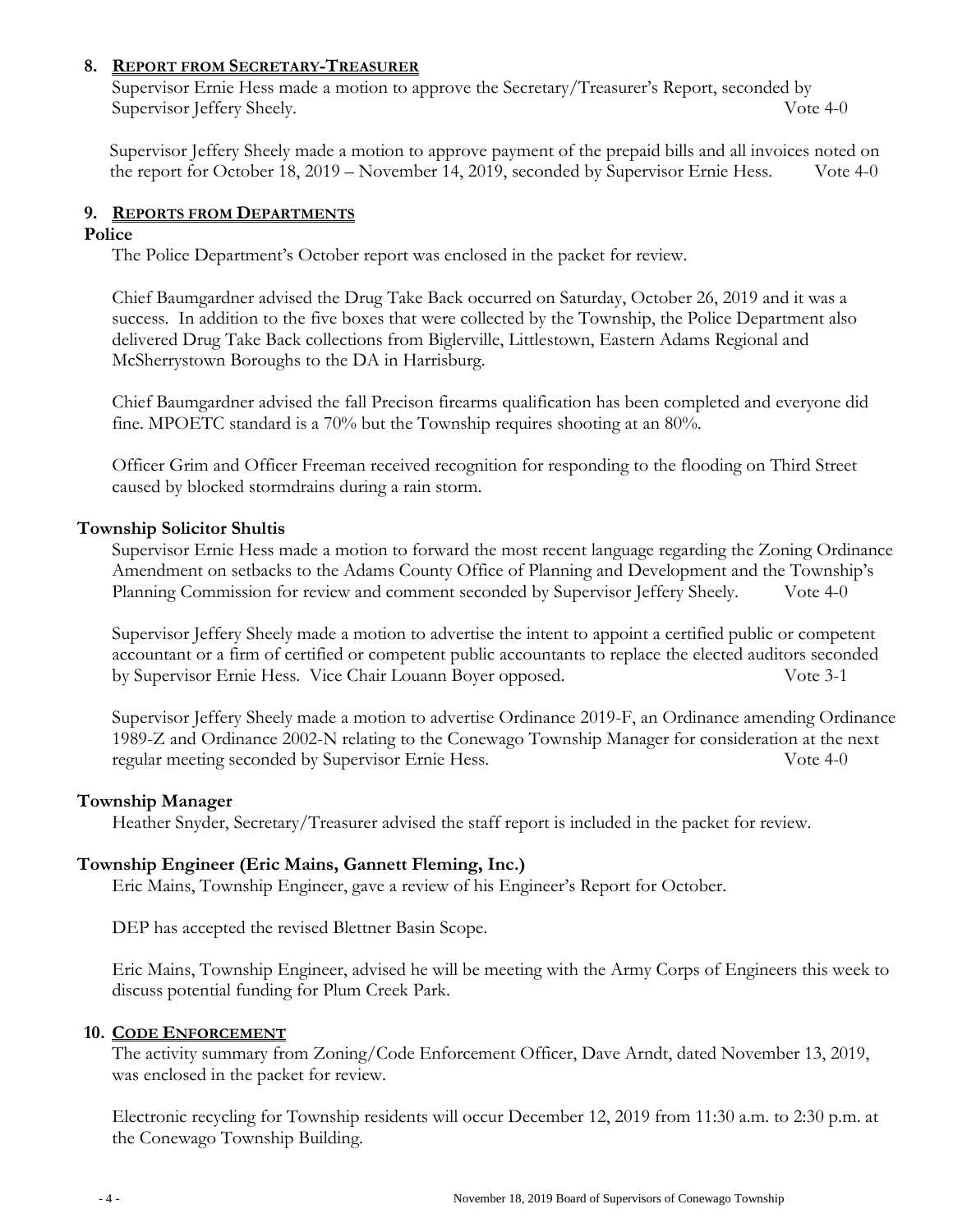# 11. **SUBDIVISION/LAND DEVELOPMENT**

The Subdivision and Land Development Status Report for November 13, 2019 was included for review.

# **Linden Commons – Linden and Maple Ave Subdivision Plan**

Supervisor Ernie Hess made a motion to approve the request for bond release for the public improvements for Linden Commons, located at Linden and Maple Ave, as recommended by the Township Engineer to release the bond in the full amount of \$56,661.00 seconded by Vice Chair Louann Boyer. Vote 4-0

# **Klunk Farm – Concept Plan**

Supervisor Jeffery Sheely made a motion to indicate no present objection to a future waiver request of Section 136-36 (G.2.) requiring two vehicular access points for a residential subdivision of 20 lots or more, subject to the future consideration of all other requirements of the Township's SALDO and all other applicable Ordinance requirements, regulations and processes relating to the future waiver request, including but not limited to the recommendation of the Conewago Township Planning Commission, seconded by Supervisor Ernie Hess.

Discussion: Tom Weaver of 174 Panther Drive expressed concern regarding the motion and it being binding to future Boards. The second second second second second values of  $\sim$  4-0

### **12. ZONING**

There will not be a Zoning Hearing for December.

Vice Chair Louann Boyer made a statement regarding the Eisenhower Extension. (Attached)

### **13. Public Comment**

Tom Weaver of 174 Panther Drive made some suggestions to the Board including to indicate the dollar amounts in the Minimum Municipal Obligation (MMO) resolutions when the motions are being passed and to give a Secretary/Treasurers report verbal synopsis or account balances when approving the Treasurer's report. He also asked which guide the Township uses for order of business advising that too much time passed for the Chairman to receive a second for 2 motions.

Tom Weaver of 174 Panther Drive, Dan Smith of 235 Johnathon Drive, Jackie Barham of 317 Johnathon Drive, Charlotte Shaffer of 44 Allwood Drive, Ellen Ryan of 36 Franklin Drive and Judy Wilke of 248 Oxford Avenue all provided comment regarding the Eisenhower Drive Extension.

 Dan Smith of 235 Johnathon Drive also asked about a traffic light at Kindig Lane and High Street. Vice Chair Louann Boyer advised that is located in Hanover Borough.

Ellen Ryan of 36 Franklin Drive commented on providing information to the public in regards to the agenda, agenda documents and recordings of the Board meetings.

Tim Shultis, Solicitor, commented on orderliness of the meeting and purpose of public comment.

 Bob Miller of 3176 Hanover Pike advised the Board of his concerns on the Klunk Farm motion and questions on how the election results will be handled to fill open seats.

 Vice Chair Louann Boyer advised she is awaiting a letter from County in which she will need to respond with which one of the three seats she would like to pick.

 Tim Shultis, Solicitor, advised the election results have not been certified and therefore he would not be able to provide further information.

 Fred Wilke of 248 Oxford Avenue questioned if there are Zoning Ordinances regarding where a business can be located within the Township.

Tim Shultis, Solicitor, advised Fred Wilke his question should be directed to Dave Arndt, Zoning/Code Enforcement Officer.